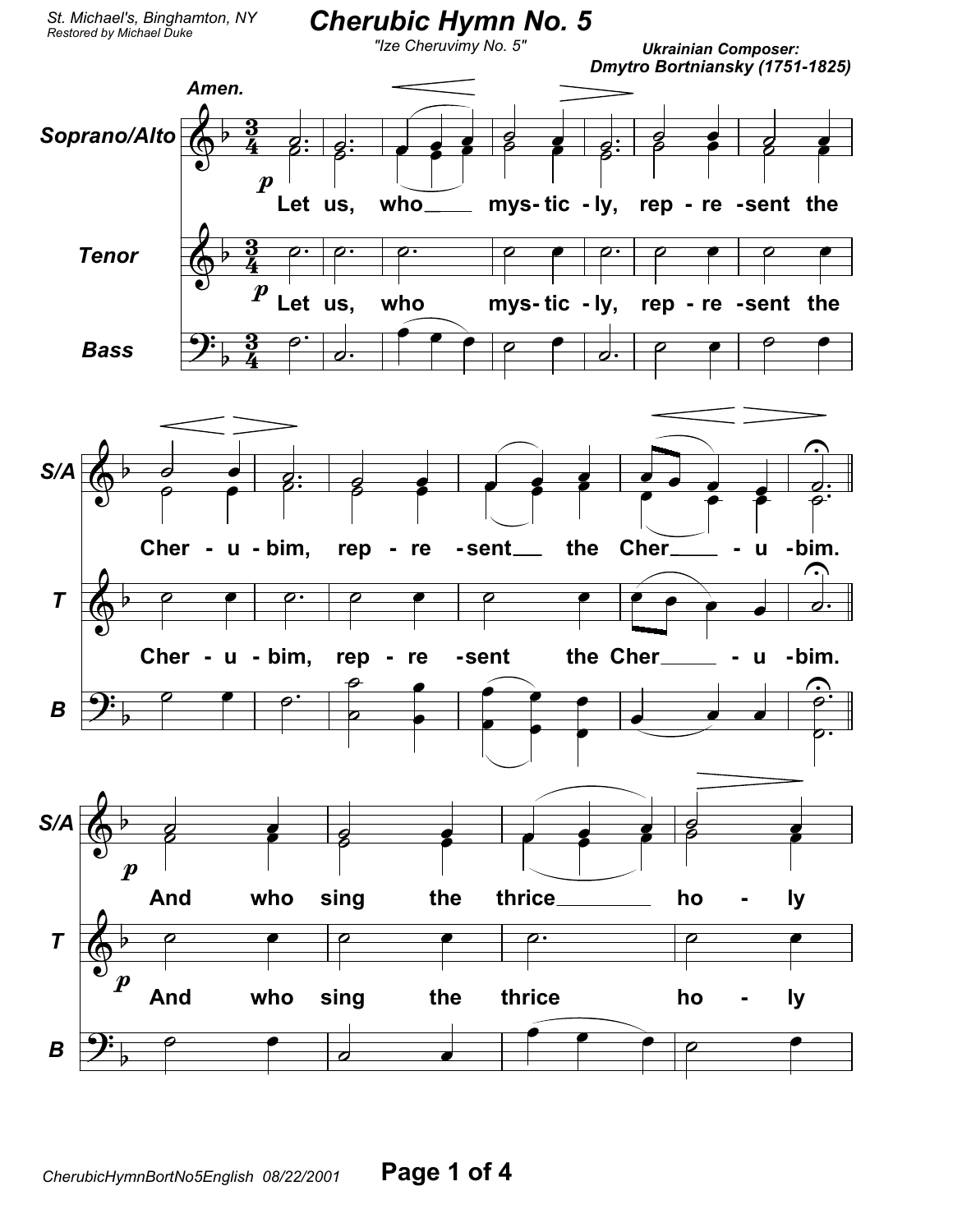

Page 2 of 4 CherubicHymnBortNo5English 08/22/2001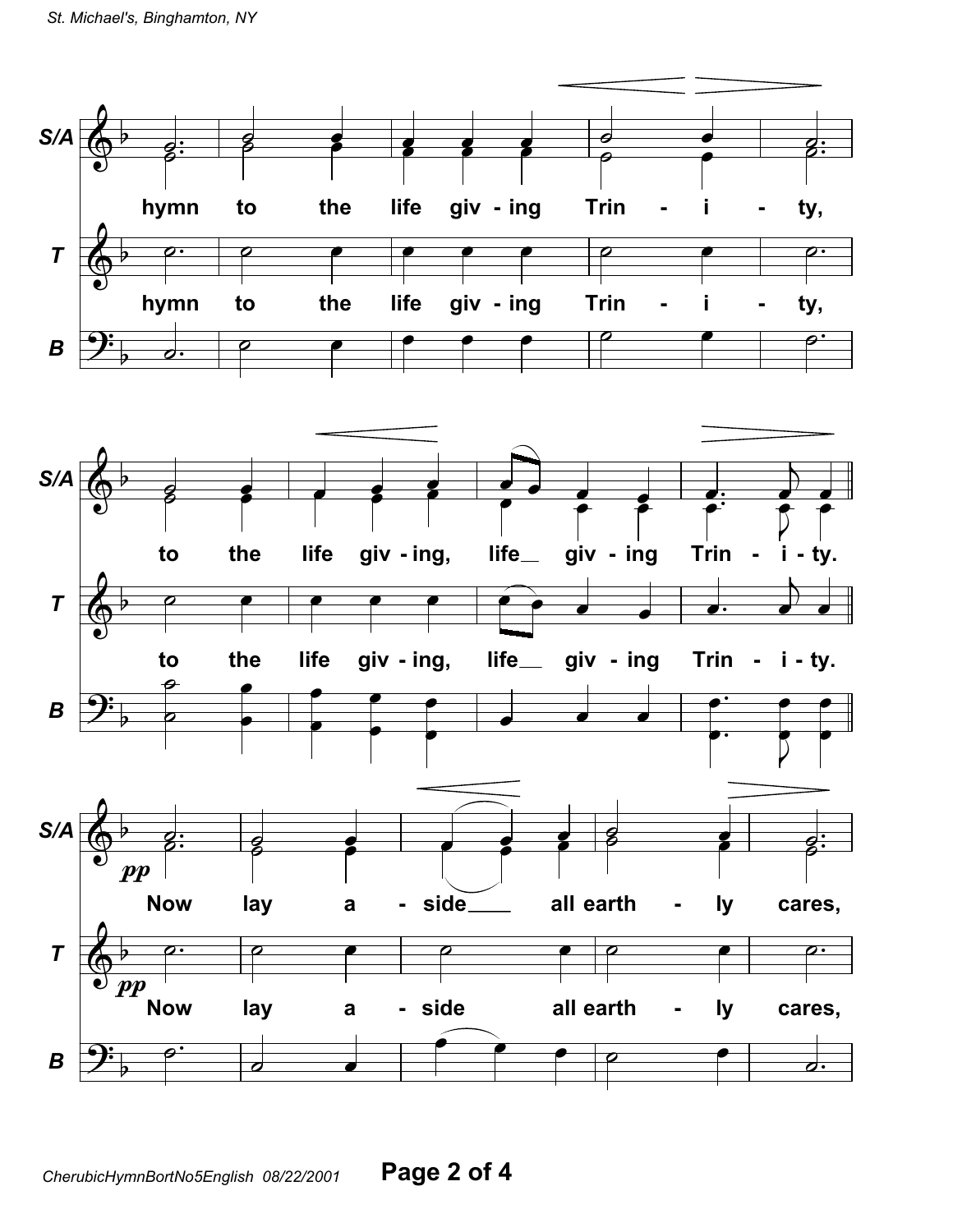